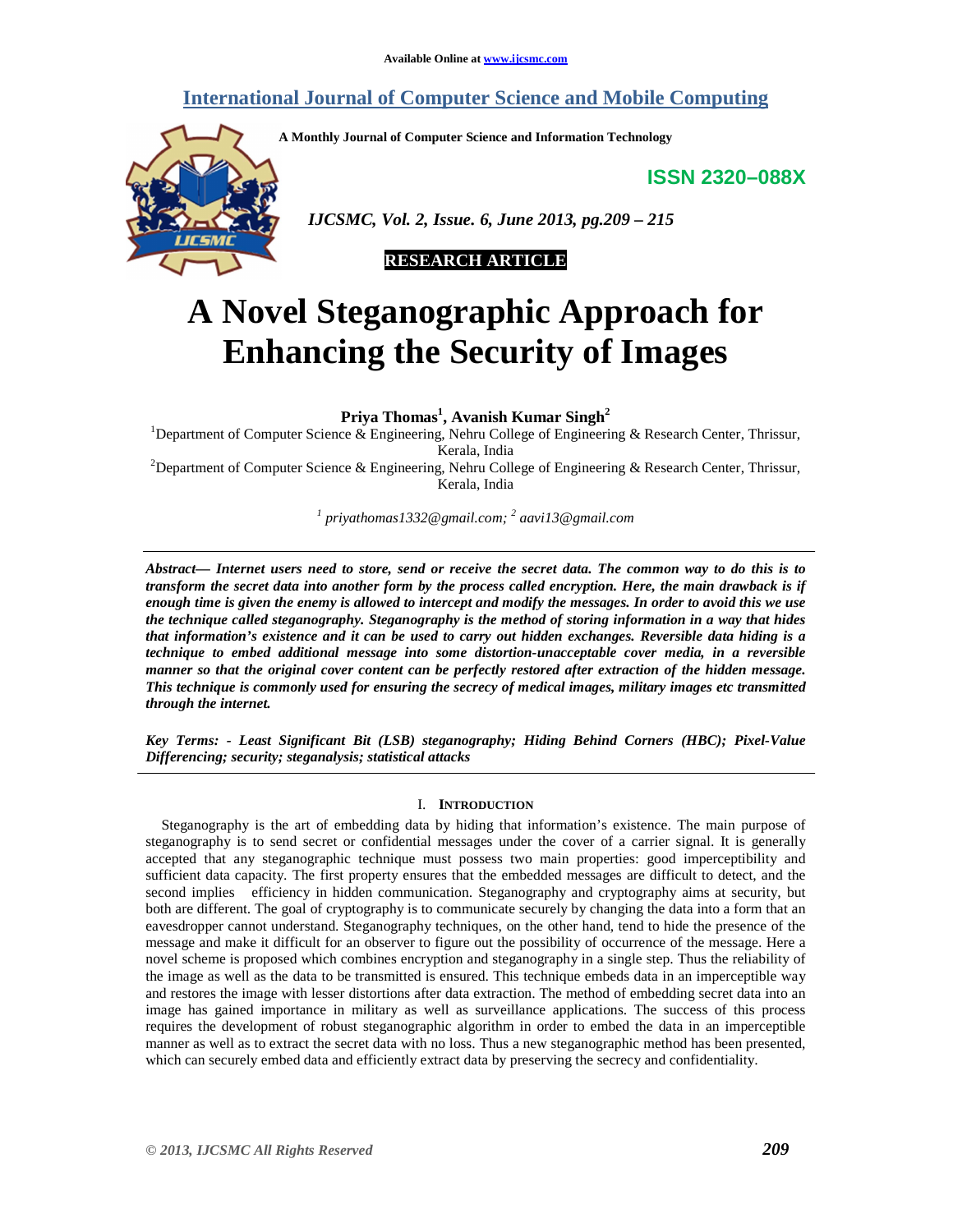#### II. **EXISTING METHODS**

Many techniques have been proposed to perform image steganography. The main design criterion for steganographic algorithms includes the level of invisibility, robustness against various attacks, imperceptibility, payload capacity etc. The novel scheme incorporates the positive aspects from the existing techniques and introduces an efficient and highly secure version.

Reversible data hiding method was introduced as an approach for data hiding. J.Tian *et al.* proposed a hiding method called difference expansion technique [1]. In that method, one bit can be embedded into two consecutive pixels. So the maximum embedding capacity is 0.5 bpp. However, the difference expansion based reversible data hiding methods have to double the differences between pixels. So larger distortion occurs and may not be suitable for applications where high quality images are demanded. K. Hempstalk *et al.* proposed another technique, Hiding Behind Corners (HBC) [2] which used a technique called Filter First that eliminates the need to provide any extra information such as original image, yet ensures that the same pixels are used for hiding and retrieval. FilterFirst [3] used an edge-detecting filter, such as the Laplace formula [4], to find the areas of the image where there are pixels that are the least like their neighbours. The weaknesses of Filter First were that it was not secure, as an attacker can repeat the filtering process. Ni *et al.* later introduced a novel histogramshifting [5] reversible data hiding technique. In that method, pixel values were modified one greyscale value at most and thus, a high quality stego image could be achieved. However, the payload of the method was relatively low. The analysis based on several parameters showed that the payload in smooth regions is not only much higher than that of complex regions, but the distortion caused by data embedding is also smaller than that of the complex regions.

K. M. Singh *et al.* introduced a technique called Hiding Secret Message in Edges of the Image [6]**.** Here a new least significant bit embedding algorithm for hiding secret messages in non-adjacent pixel locations of edges of images was proposed. Here the messages are hidden in regions which are least like their neighbouring pixels i.e, regions that contain edges, corners, thin lines etc so that an attacker will have less suspicion of the presence of message bits in edges. One common disadvantage of LSB embedding was that it created an imbalance between the neighbouring pixels. It also limits the length of the secret message to be embedded. Moreover the embedding capacity was relatively low. C. M. Wang *et al.* [7] proposed a high quality steganographic method with PVD and Modulus function [8]. Here, the difference value between two consecutive pixels was computed and then their remainder was calculated by the modulus operation. The secret data was embedded into the two pixels by modifying their remainder. The hiding capacity of the two consecutive pixels depends upon the difference value taken. However unusual steps in the histogram of pixel differences reveal the presence of a secret message. An analyst can even estimate the length of hidden bits from the histogram. C. H. Yang *et al.* introduced the technique, Adaptive Data Hiding in Edge areas of image with Spatial LSB Domain Systems (AE-LSB) [9]**.** The difference value of two consecutive pixels estimates how many secret bits could be embedded into the two pixels. The readjusting phase ensures that the two consecutive pixels belong to the same level both before and after embedding. AE-LSB provides better capacity but is vulnerable to attack by RS steganalysis. It also has a characteristic of imperceptibility. But here the less smooth regions would get contaminated due to its lesser modification rate. Luo *et al.* proposed a new reversible data hiding method based on interpolation technique [10] which concealed data into interpolation errors. Instead of using the nearest neighbour interpolation technique, they offered a feasible image interpolation algorithm to obtain the interpolation errors. The pixels with larger prediction errors not only provide no payload, but also cause distortion since they have to be shifted. W. Luo *et al.* proposed an adaptive scheme Edge adaptive image steganography based on LSB Matching Revisited (LSBMR) [11] where one can select the embedding regions according to the size of secret message and the difference between two consecutive pixels in the cover image. For lower embedding rates, only sharper edge regions are used while keeping the other smoother regions as they are. The new scheme can enhance the security significantly compared with typical LSB-based approaches [12] as well as their edge adaptive ones.

### III. **PROPOSED SYSTEM**

Existing systems like LSBMR embeds data in an image in a secure manner. The hidden data is secure against all type of attacks. Here the data is completely safe. But the image itself is not protected. Application like medical imaging highly demands the security of image as well as data. Surveillance and military application demands the same. So in order to provide security to the data as well as the image the novel scheme will first embed data into image using LSBMR, and then encrypt it using AES. At the receiver side the receiver must first decrypt image using the key and finally the data can be extracted using the data hiding key. Hence the image as well as the secret data will be successfully transmitted and extracted.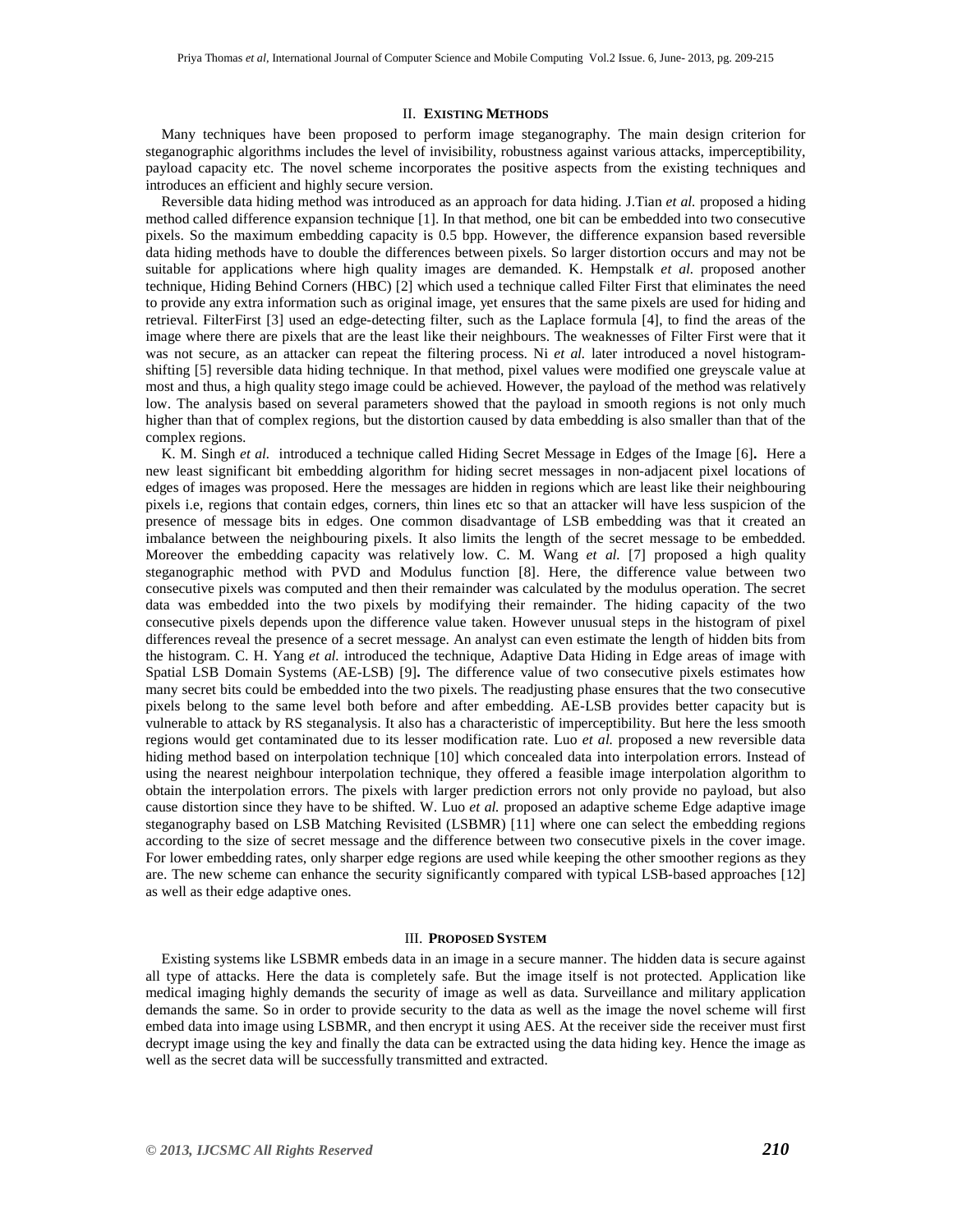



#### *A. Data Hiding*

 First step in data hiding will suitably selects the cover image to embed the data and second step will select appropriate region in the cover image for securely embedding secret data. The selection of input image is an important design criterion as it contributes much to data hiding. The second step divides the cover image of size mxn into non-overlapping blocks of  $B_Z x B_Z$  pixels. The resulting image is rearranged as a bitmap B by using raster scanning. And then the vector is divided into non-overlapping embedding units with every two consecutive pixels  $(x_i, x_{i+1})$  where i= 1,2,3,...mn-1. Two benefits can be obtained by this approach. First, it can prevent the detector from getting the correct embedding units without the key key1, thus improving the security. Furthermore, both horizontal and vertical edges within the cover image can be used for data embedding.

The data embedding is performed according to the scheme of LSBMR [10] where secret bits can be embedded into each embedding unit by manipulating the LSB of the cover image. Therefore, for a given secret message M and a password P the threshold T for region selection can be determined as follows. The length of the secret message and password are used for region selection. Based on these lengths the RGB components of the input image are modified. If any region is insufficient to occupy the data, another region will be selected which satisfies the design criterion. The data embedding will consider the ratio of RGB components in the cover image and hence the quality is completely ensured. Moreover the secret data is password protected and hence cannot be extracted by any means without correct knowledge of the password as well as the length of the data and password. After data hiding, the post processing operations are done as final step. Here the resulting image is divided into non-overlapping  $B_Z x B_Z$  blocks. By proper knowledge of the requirements the secret message can be recovered fully and the image can be returned without any distortions.



Fig. 2 Data embedding

#### *B. Image Reordering*

The use of computer networks for data transmissions has increased the need of security. The data embedding process is common. So steganalysis also has gained much popularity. The data hiding techniques are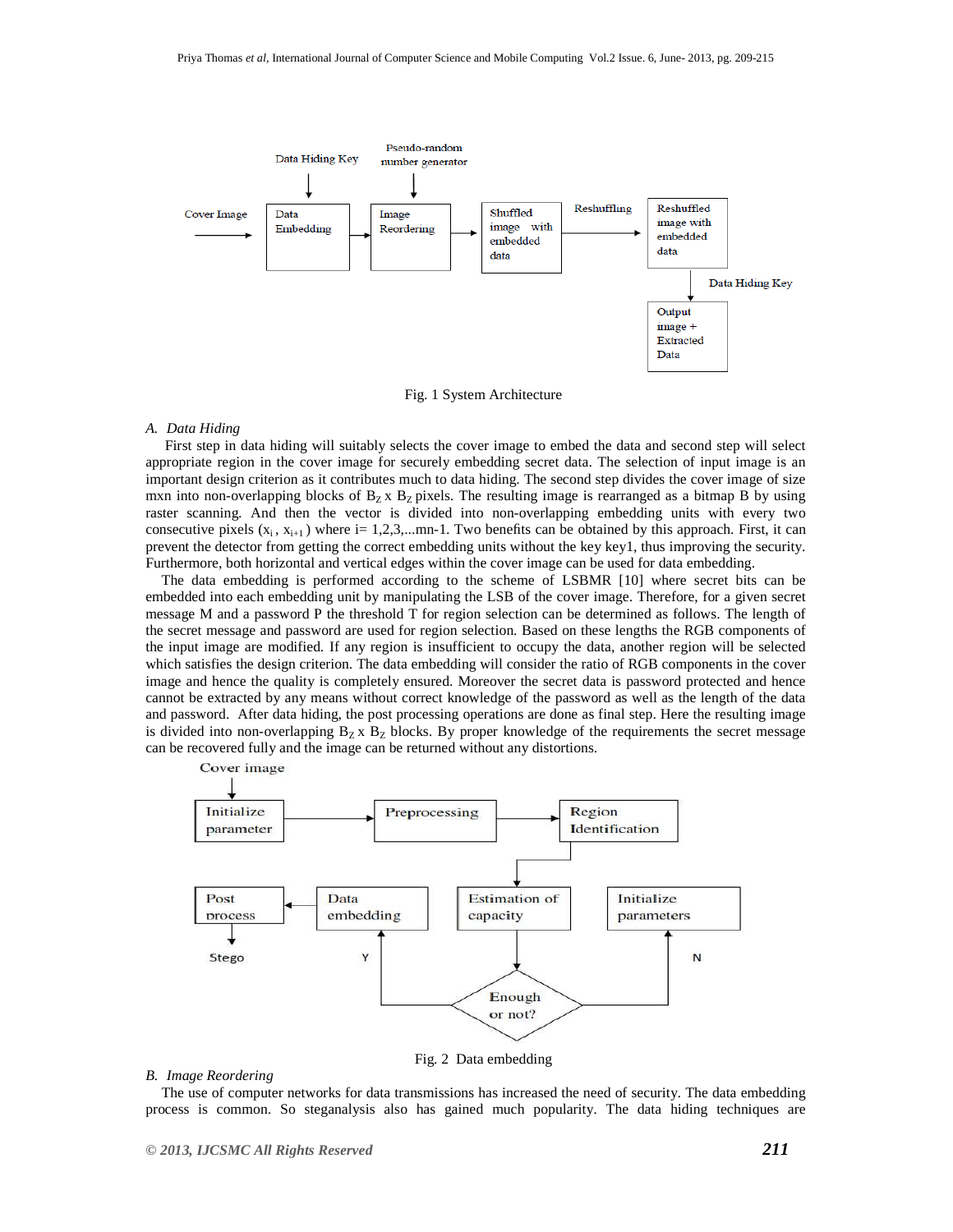continuously manipulated to extract the hidden data. So here we are introducing an additional feature which reorders the cover image in such a way an attacker will not be able to detect the hidden data by simply manipulating the image. The image reordering phase includes two sub processes: image splitting and image reshuffling.

Image splitting will divide the input image into MxN sized chunks. The image chunks can be of same or different dimensions. The smaller the size of chunks, the higher is the level of security. The chunks will be reordered in the second phase. The reshuffling phase will reorders the chunks in a random manner. Here we use a pseudo random number generator to generate the random series. The generated series will line up the image chunks in a desired manner. The final output will be in the form of a shuffled image. The main advantage of image shuffling is that an attacker will not be able to exploit the statistical features of the image to extract data. The hidden data will not be visible manually or statistically. Thus the data will be highly secure. The data hiding algorithm usually embeds the secret data in the LSB of the cover image. So the shuffling phase will change the LSB of the output image. So the attacker will not be able to guess the existence of data in the image. Moreover, the image can also be made secure than exposing it as such unlike the previous approaches. The steps in image reordering include image pre-processing, image splitting, image ordering etc as shown in fig 3.



Fig. 3 Image Reordering

#### *C. Image Reshuffling*

The shuffled image containing embedded data is transmitted to the receiver. As the data and image are protected the reliability of data as well as image is guaranteed. The received image should be re-shuffled to extract data successfully. The reshuffling phase will reorder the image and will combine the image in an orderly manner. Thus the transmitted image could be completely recovered. The data extraction process should be performed to recover the image as such. The image with secret data can be transmitted to desired location to extract data if required*.* 



Fig. 4 Image Reshuffling

## *D. Data Extraction*

The decrypted image with embedded data is subjected to feature extraction phase. The receiver must first enter the password to start extraction procedure. First we divide the stego image is divided into  $B_Z$  x  $B_Z$  blocks. The resulting image is rearranged as a row vector V'. Finally, we get the embedding units by dividing V' into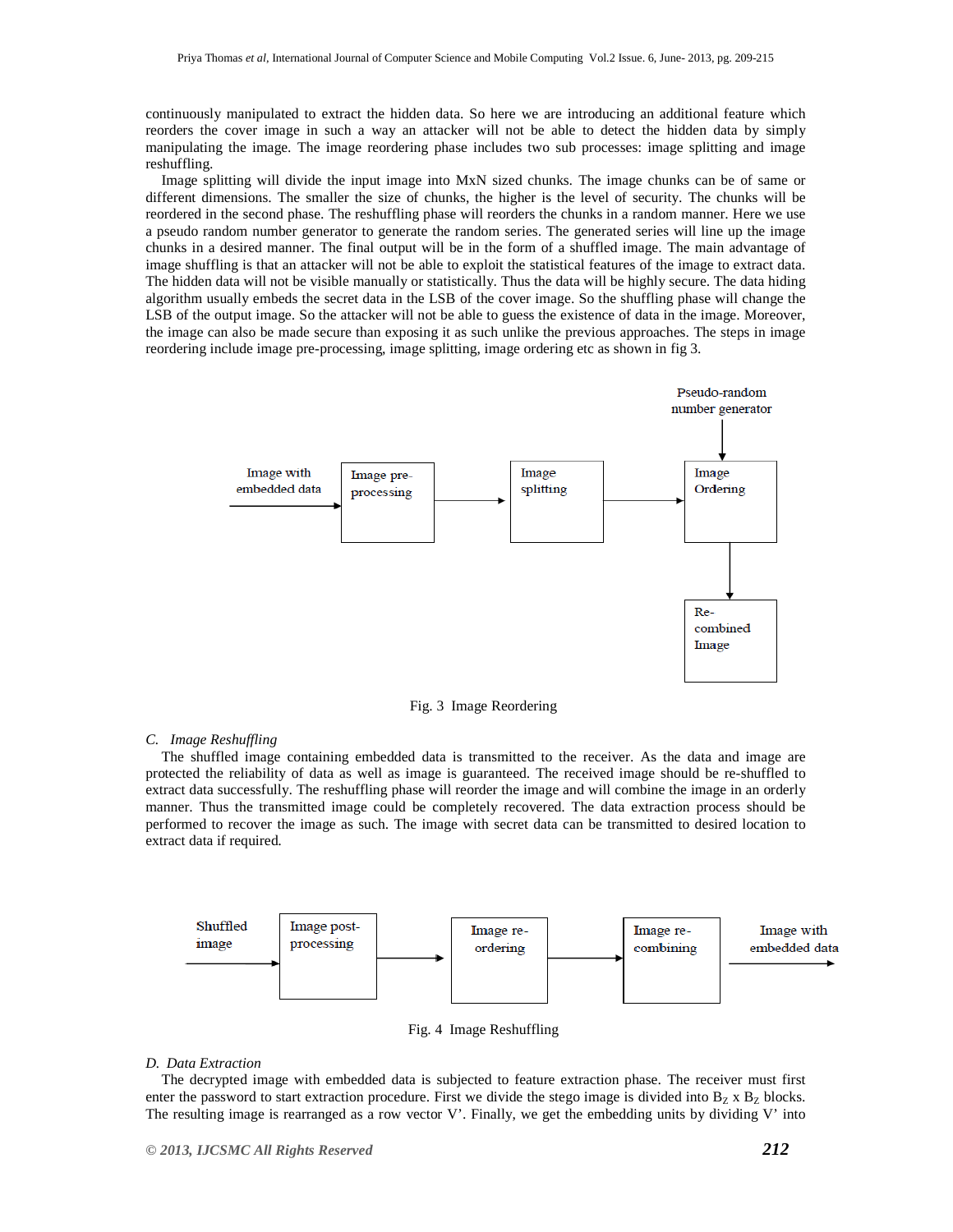non-overlapping blocks with two consecutive pixels. The image must be reshuffled to start extraction process. We travel the embedding units in the reverse manner and extract the embedded data by right shifting the RGB components. The secret message embedded into the image will be extracted successfully if the password matches. The length of the message will be extracted first from the left most bit. The extraction loop will iterate until the complete message is extracted. The extraction process depends on the length of the secret message embedded. For each qualified embedding unit, say,

$$
\begin{array}{c} (x_i \cdot, x_{i+1}) \text{ where, }\\ \mid x_i \cdot, x_{i+1} \mid \leq= T, \end{array}
$$

We extract the secret bits by right shifting. Thus the extraction phase will retain the quality of the original image as such after data extraction. If the password matches and the extraction were successful the embedded message will be retrieved. Thus the secrecy of the embedded data is ensured.

![](_page_4_Figure_4.jpeg)

Fig. 5 Data Extraction

# IV. **EXPERIMENTAL RESULTS**

In existing method the level of security was low compared to the proposed method. The existing techniques were slow compared to the algorithms used in our method. The proposed method completely hides the data in the image and reorders the image before transmission. The security of the data as well as the image is ensured in our method. The input image and the output image are exactly similar with lesser distortions compared to existing techniques as shown in the figure below.

![](_page_4_Picture_8.jpeg)

Fig. 6 a) Cover image Fig. 6 b) LSB of stego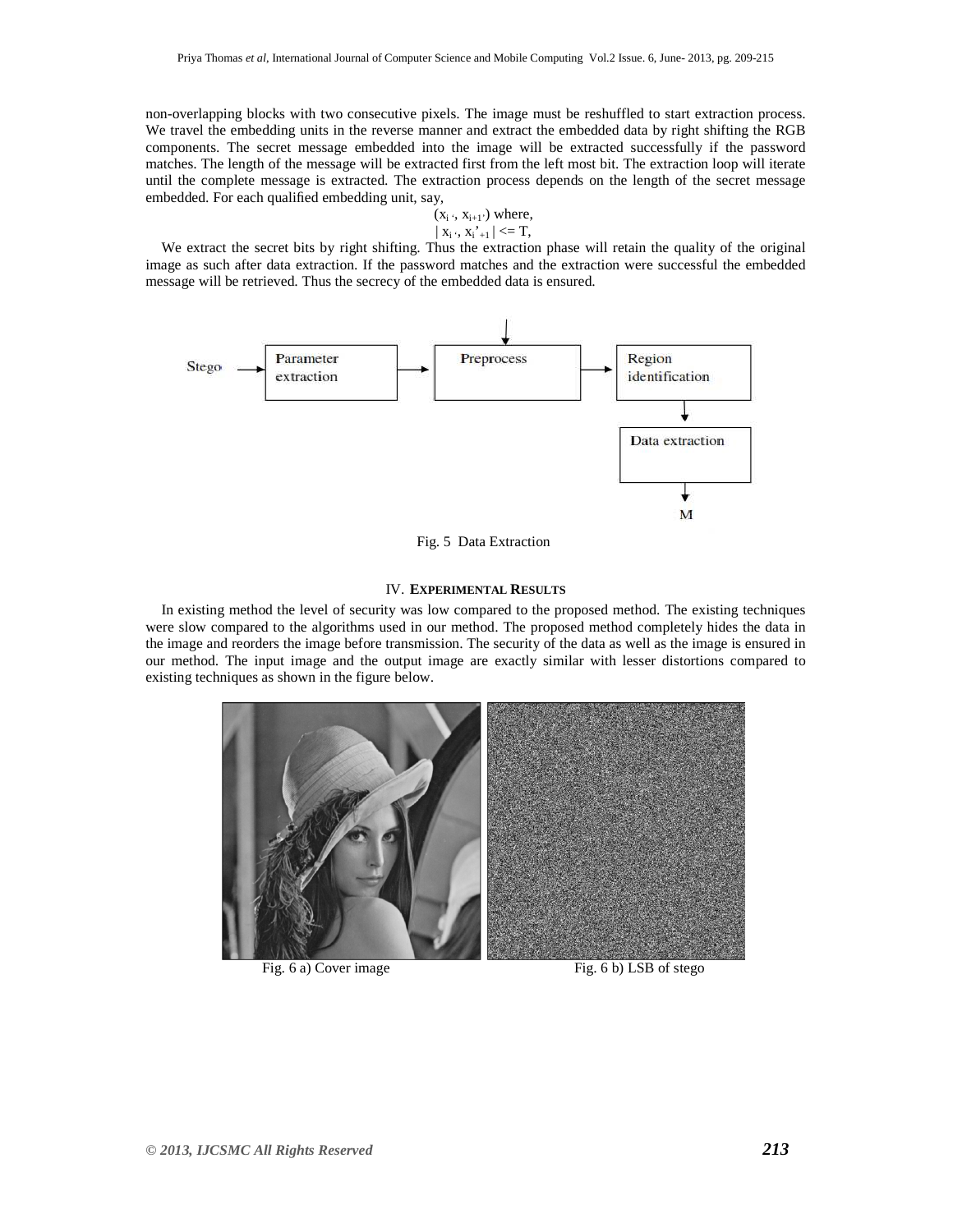![](_page_5_Picture_1.jpeg)

Fig. 6 c) Final version after data extraction

The existing system data hiding algorithms takes more execution time. Here we use fast effective algorithms for data hiding as well as encryption. So we can reduce the execution time for the encryption process. The security of the existing system is comparatively high than the existing techniques. The level of security is enhanced in our proposed system compared to the existing methods. The comparison graph is shown below.

![](_page_5_Figure_4.jpeg)

Fig. 8 Security levels for existing and proposed system

# V. **CONCLUSIONS**

Steganography is the art of hiding the fact that communication is taking place, by hiding information in other information. For embedding secret information in images, there exists variety of steganographic techniques. Some of them are more complex than others and all of them have their own respective strong and weak points. Some applications may require absolute invisibility of the secret information, while others may require a larger secret message to be hidden into an image. Usually there exist some smooth regions in all natural images, which may cause the LSB of cover images not to be completely random or even to contain some texture information just like those in higher bit planes. If we are embedding a message in these regions, the LSB of stego images becomes more random, and according to our analysis and extensive experiments, it is easier to detect. To protect the image along with data, the novel scheme first embeds the secret message into the sharper edge regions adaptively according to a threshold determined by the size of the secret message and the gradients of the content edges. The embedded image is reordered to remove the dependencies between pixels in cover image and stego image. Thus the confidentiality of the message and data is assured. This mechanism highly improve the confidentiality and reliability of the image and hence widely used for medical imaging and military applications.

#### **REFERENCES**

- [1] J. Tian, "Reversible data embedding using a difference expansion." IEEE Transactions on Circuits and Systems for Video Technology, 13, 8, PP 890–896, 2003.
- [2] W. Bender, D. Gruhl, N. Morimoto, & A.Lu, "Techniques for data hiding", IBM Systems Journal, 35, PP 210-224, 2002.